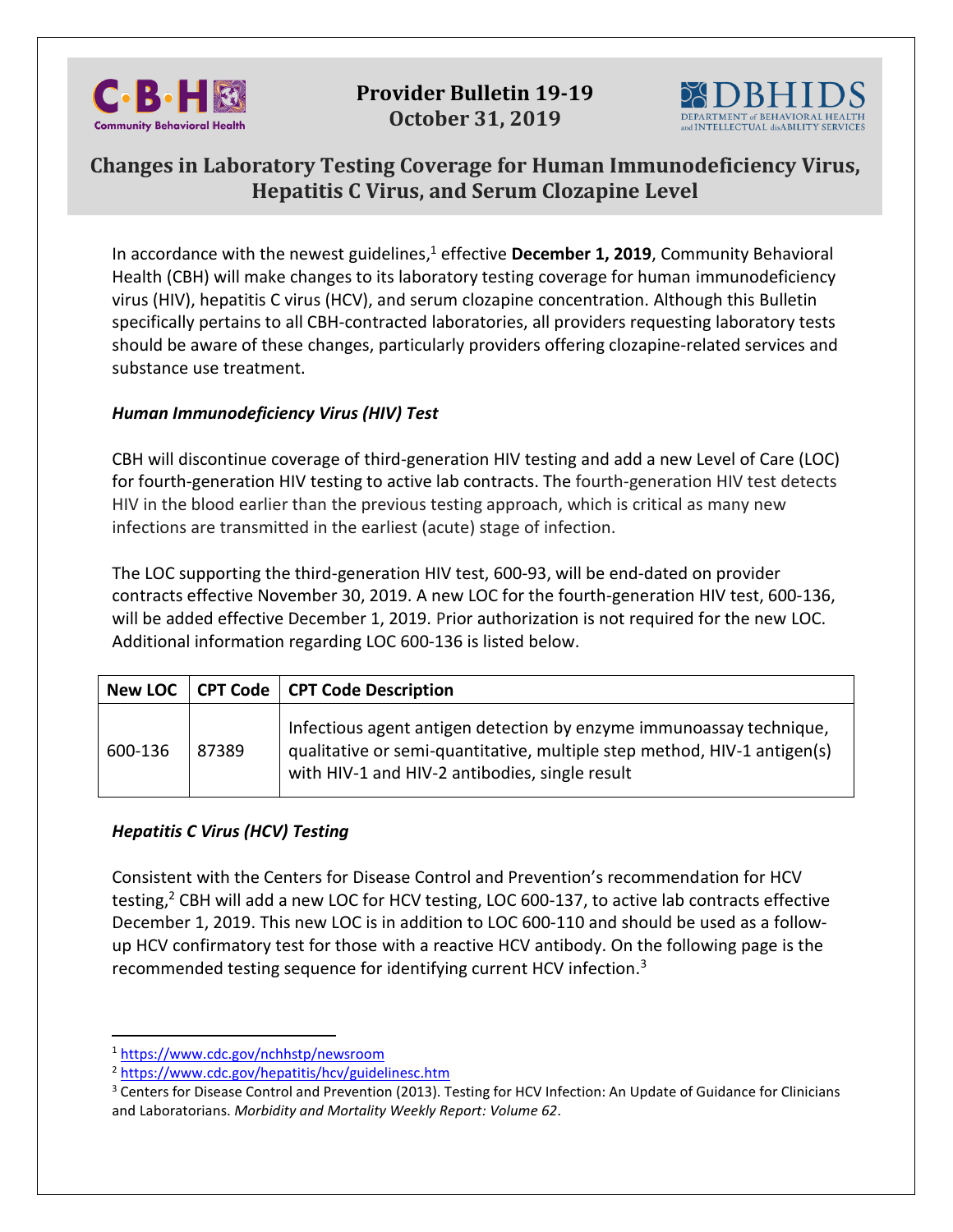

Prior authorization is not required for the new LOC. Additional information regarding LOC 600- 137 is listed below.

| <b>LOC</b> |       | <b>CPT Code   CPT Code Description</b>                                                                                                              |
|------------|-------|-----------------------------------------------------------------------------------------------------------------------------------------------------|
| 600-137    | 87521 | Infectious agent detection by nucleic acid (DNA or RNA); Hepatitis<br>C, amplified probe technique, includes reverse prescription when<br>performed |

<sup>&</sup>lt;sup>4</sup> For persons who might have been exposed to HCV within the past 6 months, testing for HCV RNA or follow-up testing for HCV antibody is recommended. For persons who are immunocompromised, testing for HCV RNA can be considered.

 $\overline{\phantom{a}}$ 

<sup>&</sup>lt;sup>5</sup> To differentiate past, resolved HCV infection from biologic false positivity for HCV antibody, testing with another HCV antibody assay can be considered. Repeat HCV RNA testing if the person tested is suspected to have had HCV exposure within the past 6 months or has clinical evidence of HCV disease, or if there is concern regarding the handling or storage of the test specimen.